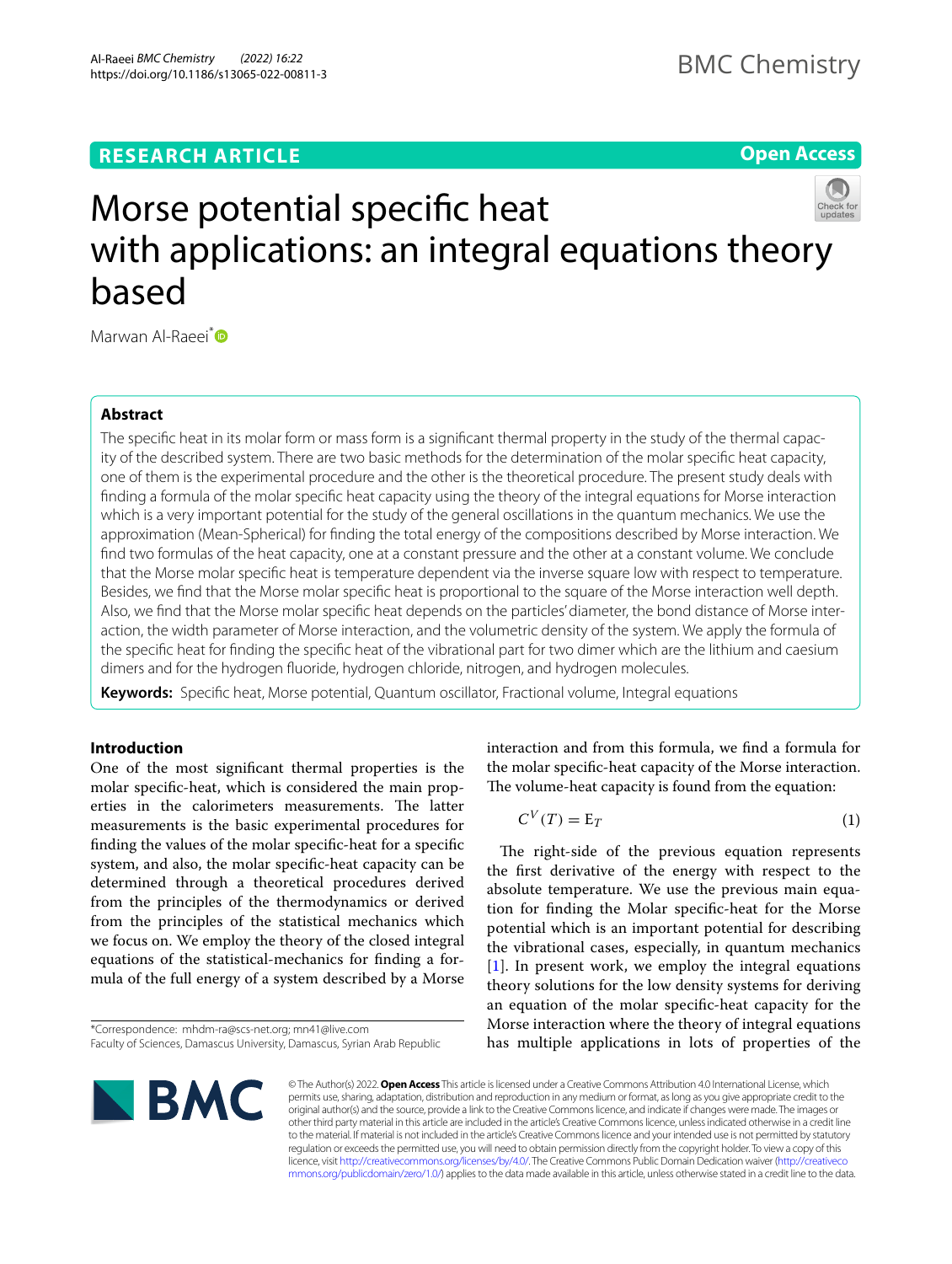physical systems. For instance, the theory was applied for discussing: some polymeric systems with experimental data  $[2]$  $[2]$ , some diatomic molecules  $[3]$  $[3]$ , the nematic case [\[4](#page-5-3)], some electrical properties in the liquids [\[5](#page-5-4)], the hard sphere as an analytical study [[6\]](#page-5-5), deriving equations of state for a specifc type of dispersion [\[7](#page-5-6)], multiatomic systems of the fuids [\[8](#page-5-7)], the structure-factor of a charged system [\[9](#page-5-8)]. In this study, we apply the meanspherical-approximation for deriving a specifc heat formula of Morse potential which can be derived in multiple form such as:

$$
U_{Morse}(r) = K_0[\exp(2a(r_0 - r) - 2\exp(a(r_0 - r)))]
$$
\n(2)

where  $K_0$  represents the energy (equilibrium) of the interaction potential, *a* is the width of well parameter and  $r_0$  is the equilibrium bond distance. The Morse potential has multiple applications in lots of chemical physics subjects, for instance: the discussing of the thermal properties of a specifc system such as the diamond class materials and fnding the constants of the vibrational force and the elastic properties [[10–](#page-5-9)[12\]](#page-5-10), the discussing of the correlations in alloys phases [\[13](#page-5-11)], the discussing of the spectral analysis [[14\]](#page-5-12), in the study of some quantum effects  $[15, 16]$  $[15, 16]$  $[15, 16]$  $[15, 16]$ , discussing the energy vibrational states  $[17, 18]$  $[17, 18]$  $[17, 18]$  $[17, 18]$ , discussing the alpha decay [[19\]](#page-5-17), the study of the structures with other potentials [[20–](#page-5-18)[22\]](#page-5-19), the study of the some dimers where this potential has wide applications [\[22](#page-5-19), [23\]](#page-5-20). In the section-2 of this article, we illustrate the method of deriving of the specifc heat equation, and in the section-3, we discussed some aspects of the equation which we derive in addition to the applications of it. While in the last section of the article, we inserted some conclusions points.

where *r* is the distance of the particles, *n* is number of the density,  $c^*(r)$  is the correlation function-direct while  $h^t(r)$ is the total correlation function and  $c^*(r)$  is the correlation function-indirect which is:

$$
c^{**}(r) = n \int c^* (|\vec{r} - \vec{r}'|) h^t (r') d\vec{r}' \tag{4}
$$

As we see from the two equations-3 and 4, the solutions of the Ornstein\_Zernike equation can be found if we employ another equation which can be resulted from many approximations formulas included in the simple fuids theory such as the mean spherical approximation MSA and other approximations. In this work, we use MS-approximation for deriving the molar specifc-heat capacity of the Morse potential. We start from the general relationship of the full energy:

$$
E = \frac{4n\pi N}{2} \int_{\text{full}} r^2 g(r) U_{Morse}(r) dr + \frac{3Tk_B N}{2} \tag{5}
$$

*N* represent a number of particles in the described system and the constant in the last term of the equation is Boltzmann constant. Now, if we use the MS-approximation and the formula of the Morse potential in the full energy formula, we fnd:

$$
E = \frac{3Tk_BN}{2} + G_1 + \frac{4n\pi K_0N}{2}G_2
$$
 (6)

where:

$$
G_1 = \int_0^d r^2 dr g_0(r) U_{Morse}(r)
$$
\n(7)

$$
G_2 = \int\limits_d^\infty \left[ \exp\left(2a(r_0 - r)\right) - 2\exp\left(a(r_0 - r)\right) \right] \left[ r^2 - \frac{K_0}{Tk_B}r^2 \exp\left(2a(r_0 - r)\right) + 2\frac{K_0}{Tk_B}r \exp\left(a(r_0 - r)\right) \right] dr \tag{8}
$$

### **The heat volumetric capacity for Morse potential**

∞

One of the most signifcant equations in the integral equation theory is the Ornstein\_Zernike (O\_Z) equation which describes the correlation between the particles in the system as direct correlation and indirect correlation and this equation is given as follows:

$$
h^{t}(r) \equiv c^{**}(r) + c^{*}(r)
$$
\n(3)

Or in another form:

$$
E = \frac{3Tk_BN}{2} + \frac{4n\pi K_0N}{2}G_3 + G_4
$$
 (9)

where:

$$
G_3 = \int_{d}^{\infty} \left[ \left( r^2 - 4 \frac{D_0}{T k_B} r^2 \right) \exp \left( 2 a (r_0 - r) \right) \right] dr \quad (10)
$$

$$
G_4 = \int\limits_d^\infty \left[ \frac{K_0}{Tk_B} r^2 \exp\left( 4a(r_0 - r) \right) + 4 \frac{K_0}{Tk_B} r^2 \exp\left( 3a(r_0 - r) \right) - 2r^2 \exp\left( a(r_0 - r) \right) \right] dr \tag{11}
$$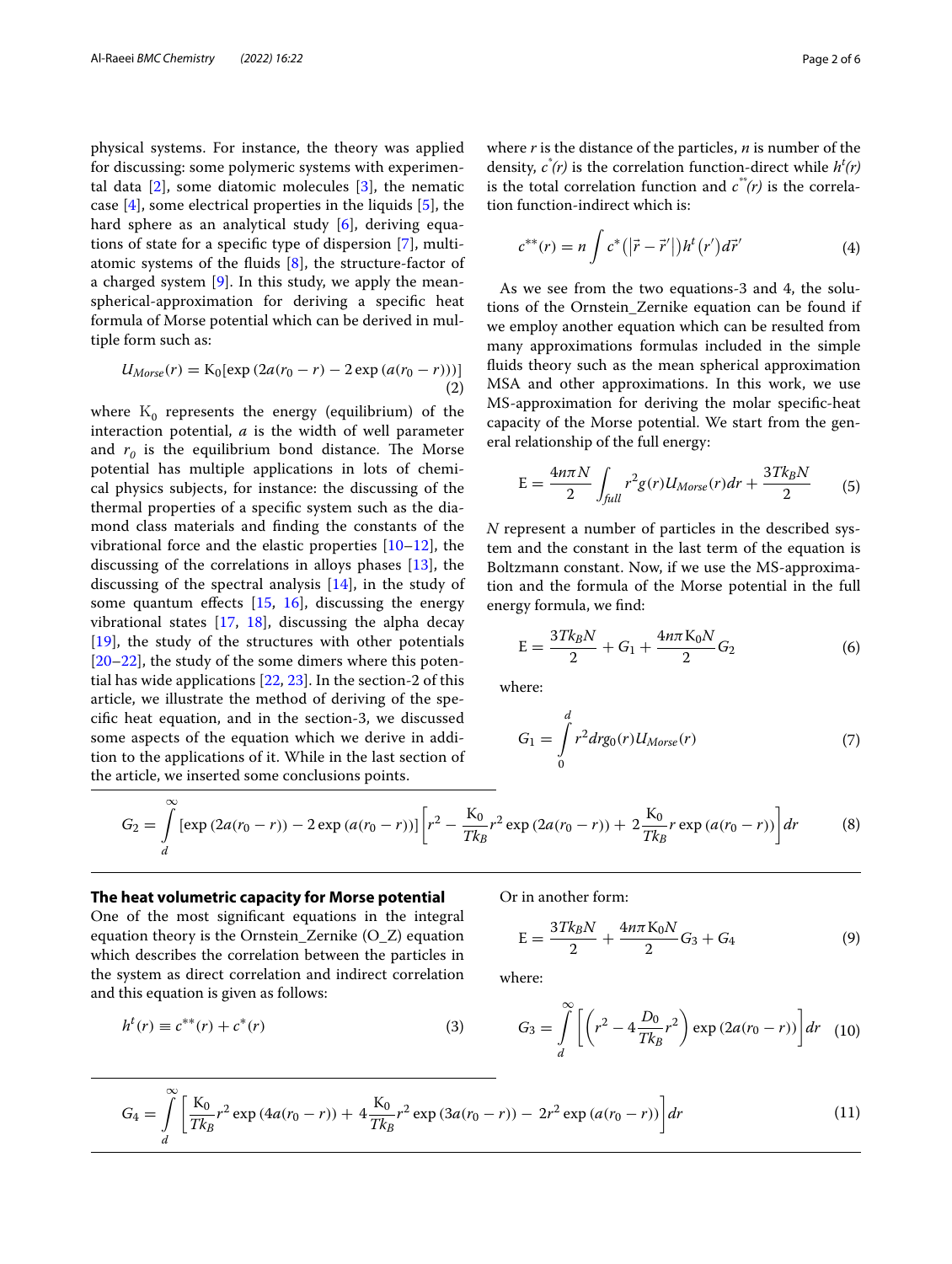Or in simpler form:

$$
E = \frac{3Tk_BN}{2} + \frac{4n\pi K_0N}{2}
$$

$$
\left[ \left( 1 - 4\frac{K_0}{Tk_B} \right) I_2 + 4\frac{K_0}{Tk_B} I_3 - 2I_1 - \frac{K_0}{Tk_B} I_4 \right] \tag{12}
$$

where:

$$
I_1 = \eta_1(r_0, a) \int_{d}^{\infty} y^{*2} dy^* \exp(-y^*)
$$
\n(13)

And we used the following reduced Morse interaction parameters:

$$
a y^{**} = y^* \tag{17}
$$

$$
r = y^{**} + r_0 \tag{18}
$$

$$
y^{**}a = y^{***}
$$
 (19)

<span id="page-2-0"></span>The integral by partition method can be applied to the integrals in the four Eqs. ([13–](#page-2-0)[16\)](#page-2-1) and using the reduced parameters we fnd that the full energy of the system written as follows:

$$
E = \frac{3Tk_BN}{2} + \frac{4n\pi K_0N}{2} \left[ \frac{1}{2} \left( 1 - 4 \frac{K_0}{Tk_B} \right) \exp(2a(r_0 - d)) \left( \frac{d^2}{a} + \frac{d}{a^2} + \frac{1}{2a^3} \right) + 4 \frac{K_0}{3Tk_B} \exp(3a(r_0 - d)) \left( \frac{d^2}{a} + \frac{2d}{3a^2} + \frac{2}{9a^3} \right) - 2 \exp(a(r_0 - d)) \left( \frac{d^2}{a} + \frac{2d}{a^2} + \frac{2}{a^3} \right) - \frac{K_0}{4Tk_B} \exp(4a(r_0 - d)) \left( \frac{d^2}{a} + \frac{d}{2a^2} + \frac{1}{8a^3} \right) \right]
$$
(20)

$$
I_2 = \eta_2(r_0, a) \int_{d}^{\infty} y^{*2} dy^* \exp(-2y^*)
$$
 (14)

If we apply the frst equation in the work on the equation-20, we fnd that the heat volumetric capacity is given as:

$$
C^{V}(T) = \frac{3k_B N}{2} + \frac{2n\pi K_0^2 N}{k_B T^2} \left[ \frac{2 \exp (2a(r_0 - d)) \left(\frac{d^2}{a} + \frac{d}{a^2} + \frac{1}{2a^3}\right)}{4} + \frac{\exp (4a(r_0 - d)) \left(\frac{d^2}{a} + \frac{d}{2a^2} + \frac{1}{8a^3}\right) - \frac{4}{3} \exp (3a(r_0 - d)) \left(\frac{d^2}{a} + \frac{2d}{3a^2} + \frac{2}{9a^3}\right) \right] (21)
$$

## <span id="page-2-2"></span>**Results and discussion**

 $I_3 = \eta_3(a, r_0) \int y^{*2} dy^* \exp(-3y^*)$  (15)  $\int^{\infty}$ d  $y^{*2}dy^* \exp(-3y^*)$ 

$$
I_4 = C_2(a, r_0) \int_{d}^{\infty} y^{*4} dy^* \exp(-4y^*)
$$
 (16)

The formula  $(21)$  $(21)$  is the main relationship which we found in the present work which represent the heat volumetric capacity. First, we can fnd the heat capacity at constant pressure from the relationship which relates with the heat volumetric capacity as follows:

**The Morse and the kinetic parts of the specifc heat**

$$
C^{p}(T) - C^{V}(T) = V\chi(T)\alpha^{2}T
$$
\n(22)

<span id="page-2-1"></span>Which gives us:

$$
C^{p}(T) = \frac{3k_{B}N}{2} + \frac{2n\pi K_{0}^{2}N}{k_{B}T^{2}} \left[ \frac{2\exp(2a(r_{0}-d))\left(\frac{d^{2}}{a} + \frac{d}{a^{2}} + \frac{1}{2a^{3}}\right) + \frac{\exp(4a(r_{0}-d))}{4}\left(\frac{d^{2}}{a} + \frac{d}{2a^{2}} + \frac{1}{8a^{3}}\right) - \frac{4}{3}\exp(3a(r_{0}-d))\left(\frac{d^{2}}{a} + \frac{2d}{3a^{2}} + \frac{2}{9a^{3}}\right) + V\alpha^{2}\chi(T)T \right]
$$
(23)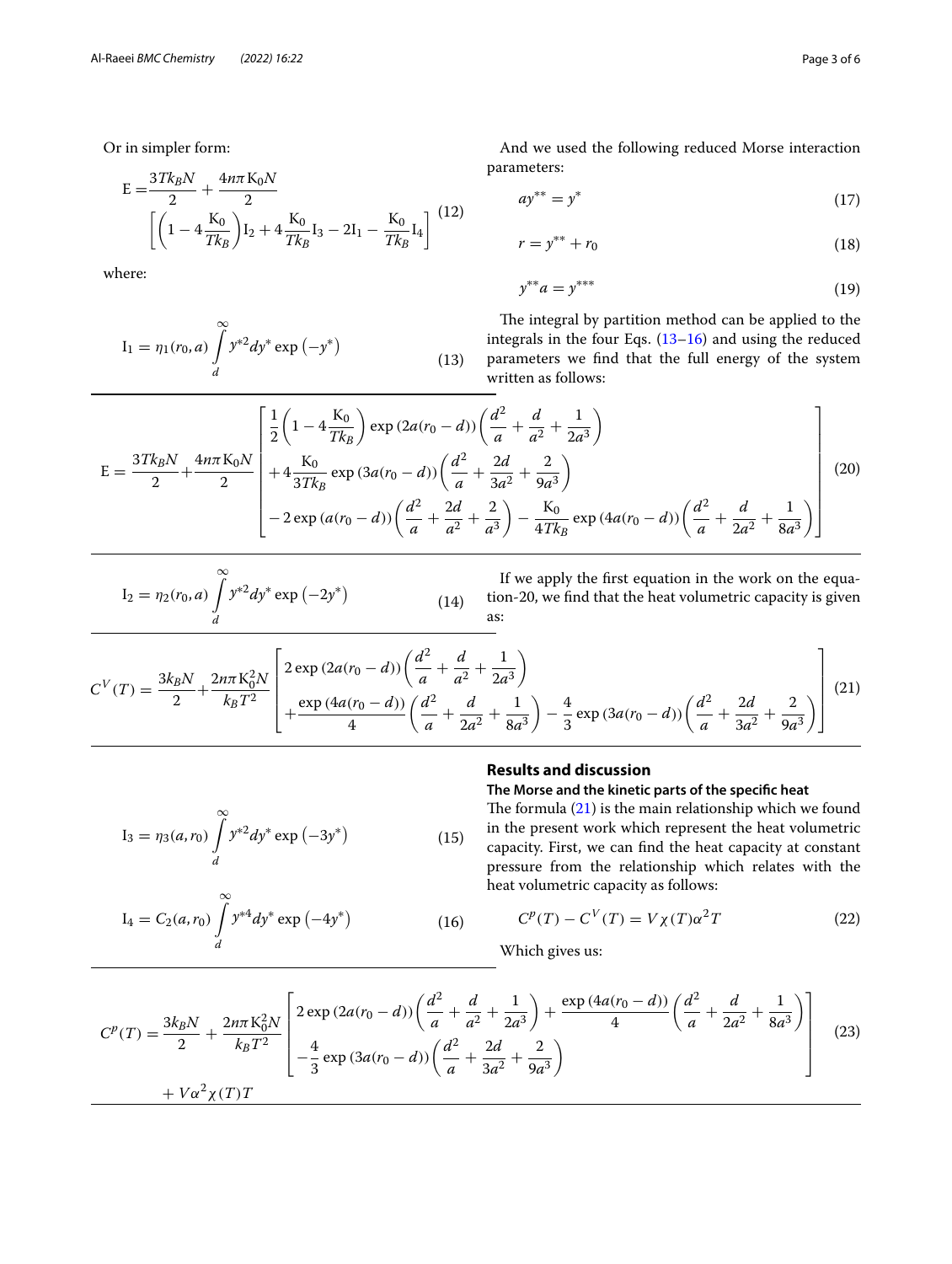<span id="page-3-1"></span>**Table 1** The specifc heat of the hydroen fuoride at the room temperature

| $t(C^O)$ | $M$ (g/mol) | $\rho$ (g/cc) | $C^V(J/gK)$ |
|----------|-------------|---------------|-------------|
| -25      | 20.0100     | 0.00115       | 0.6230      |

<span id="page-3-3"></span>**Table 3** The specifc heat of the caesium dimer at the room temperature.

| t(C <sup>0</sup> ) | $M$ (g/mol) | $C_M^V(J/gK) \times 10^{-23}$ |
|--------------------|-------------|-------------------------------|
| 25                 | 265.8109    | 9 24 34                       |

<span id="page-3-2"></span>**Table 2** The specifc heat of the hydrogen chloride at the room temperature.

| t(C <sup>0</sup> ) | $M$ (g/mol) | $\rho(g/cc)$ | $C_{M}^{V}(J/gK)$ |
|--------------------|-------------|--------------|-------------------|
| -25                | 36.46       | 0.00149      | 0.3419            |

where  $\chi(T)$  is the thermal-compressibility, while  $\alpha$  is the thermal expansion coefficient of the described system. However, we have two formulas of the heat capacity (pressure and volume), the two are semi-equal for the compositions which had a very small value of the thermal expansion parameter, for instance, soft materials.

Besides, we fnd the molar formalism of the volumetric heat capacity as follows:

<span id="page-3-4"></span>**Table 4** The specifc heat of the lithium dimer at the room temperature.

| $t(C^O)$ | $M$ (g/mol) | $C_M^V(J/gK) \times 10^{-23}$ |  |
|----------|-------------|-------------------------------|--|
| -25      | 13.8800     | 3.4208                        |  |
|          |             |                               |  |

low temperature range. In addition, we see that the Morse part of the molar specifc heat is depends on the well depth of Morse potential and is proportional to the square of the well depth. Also, the Morse part of the Molar specifc heat depends on the diameter of the particles composing the described system, and the parameter which determine the width of the Morse potential, and the bond distance, and the volumetric density of the system.

$$
C^{V}(T) = \frac{3R}{2} + \frac{2n\pi R K_0^2}{k_B^2 T^2} \left[ \frac{2 \exp(2a(r_0 - d)) \left(\frac{d^2}{a} + \frac{d}{a^2} + \frac{1}{2a^3}\right) + \frac{\exp(4a(r_0 - d))}{4} \left(\frac{d^2}{a} + \frac{d}{2a^2} + \frac{1}{8a^3}\right) \right]
$$
(24)

Which represents the specifc heat for a one mole of the described composition. As we see from the equation-24, the molar specifc heat can be written as:

$$
C^{V}(T) = C_{Id}^{V}(T) + C_{M}^{V}(T)
$$
\n(25)

With:

$$
C_{ld}^V(T) \equiv \frac{3R}{2} \tag{26}
$$

#### **Applications of the Morse specifc heat formula**

<span id="page-3-0"></span>We use the formula of the Morse specifc heat which we derived for some application where we start from the hydrogen fuoride (HF) where we calculated the specifc heat at the room temperature and we illustrated the result of this application in Table [1](#page-3-1) which contains the molar mass of the hydrogen fuoride molecule, the density (volume) of the hydrogen fuoride, and the specifc heat of the hydrogen fuoride molecule.

$$
C_M^V(T) = \frac{2n\pi R K_0^2}{k_B^2 T^2} \left[ \frac{2 \exp (2a(r_0 - d)) \left(\frac{d^2}{a} + \frac{d}{a^2} + \frac{1}{2a^3}\right)}{4 \left(\frac{d^2}{a} + \frac{d}{2a^2} + \frac{1}{8a^3}\right) - \frac{4}{3} \exp (3a(r_0 - d)) \left(\frac{d^2}{a} + \frac{2d}{3a^2} + \frac{2}{9a^3}\right) \right] \tag{27}
$$

where the first part of the formula  $(25)$  represents the kinetic molar specifc heat (equation-26) and this part is independent of the absolute temperature. Besides, the second part represents the molar specifc heat of the Morse interaction (equation-27), and as we see, the Morse part is depends on the absolute temperature and this part is proportional to inverse of the square of the absolute temperature which means that the Morse part is more efective in

Besides, we use the formula for fnding the specifc heat of the hydrogen chloride (HCl) at the temperature and we illustrated the result in the Table [2](#page-3-2) which contains the molar mass of the hydrogen chloride molecule, the density (volume) of the hydrogen chloride, and the specifc heat of the hydrogen chloride molecule.

The two previous applications of the formula which we derived are about the diatomic and linear molecules and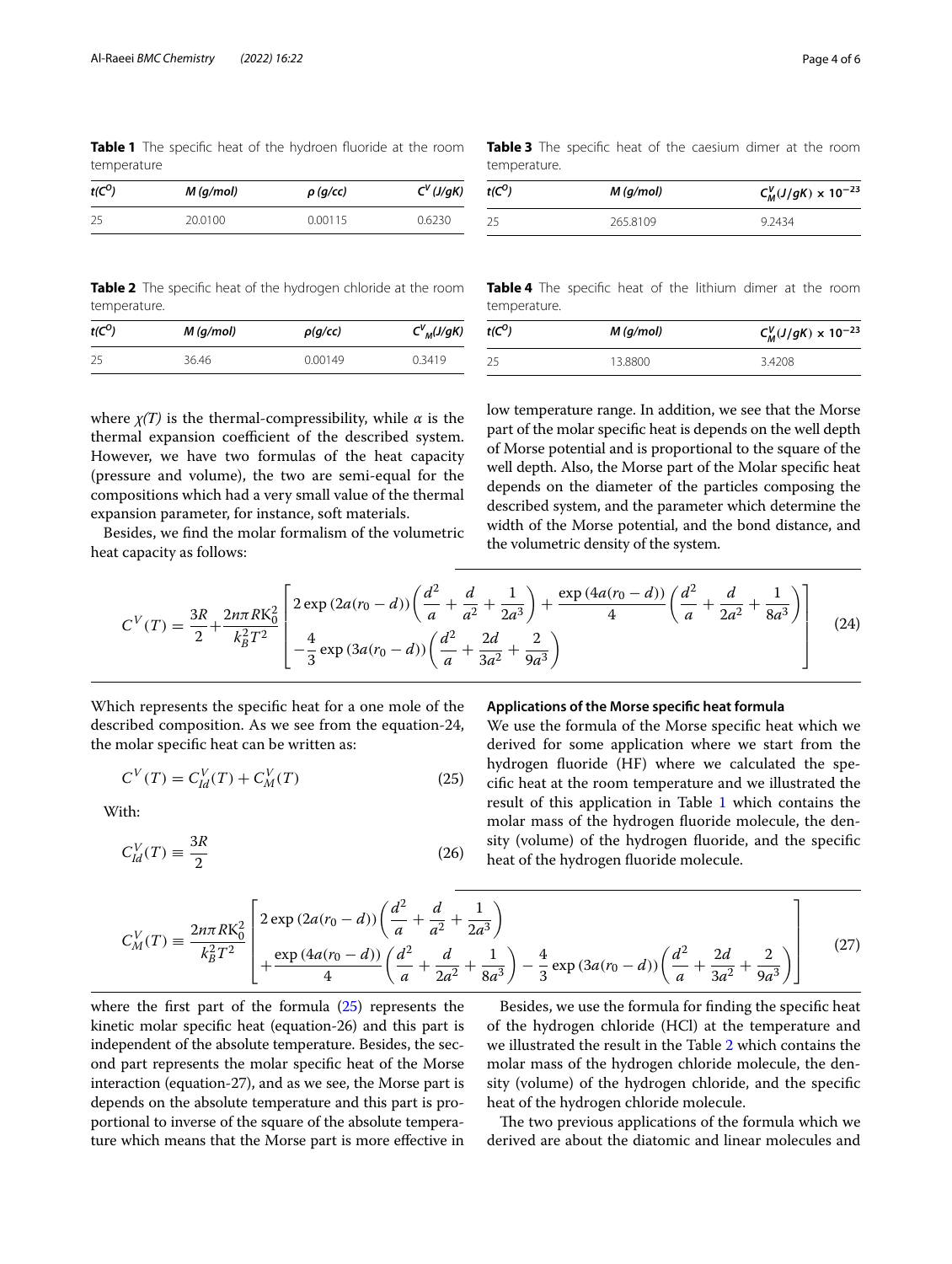are composed of two type of atoms, in addition, we use the formula of the specifc heat of the Morse potential part specifc heat for another part of the molecules which is Cs2 [\[23\]](#page-5-20) (Caesium dimer) which is composed of one type of atoms. We calculated the Morse part specifc heat for this dimer and the result of this calculation contained in Table [3](#page-3-3) which includes the molar mass and the specifc heat of this dimer.

The result of the specific heat of the caesium dimer can be compared of the value resulted from the study [[23](#page-5-20)] where we see that the two vibrational part of the specifc heat are near to each other. Also, we use the formula of the specifc heat of Morse potential for the lithium dimer for fnding the vibrational part of the specifc heat of this dimer at the room temperature and we illustrated the result of this calculation in Table [4](#page-3-4) which includes the molar mass and the specifc heat of this dimer.

Finally, we use the formula of the specifc heat for fnding the specifc heat at the room temperature of the hydrogen [[25\]](#page-5-21) and nitrogen [[24\]](#page-5-22) molecules.

As we see from the last table (Table  $5$ ), the specific heat of the hydrogen molecule and nitrogen molecule at the room temperature have the same rank of the values found in the literatures.

#### **The ratio** *γ*

Additional signifcant property of the material which is the ratio *γ* can be found from the formula which we derived in this work where this property represents the ratio between the heat capacity at constant *V* and at constant *P* and defned as:

$$
\gamma = \frac{C^p(T)}{C^V(T)}\tag{28}
$$

which becomes given by the following formula using the two equations-21 and 23:

<span id="page-4-0"></span>**Table 5** The specifc heat of the hydrogen and nitrogen at the room temperature.

|          | t(C <sup>0</sup> ) | $M$ (g/mol) | $\rho$ (g/cc) | $C_{M}^{V}(J/gK)$ |
|----------|--------------------|-------------|---------------|-------------------|
| Hydrogen | 25                 | 2.0160      | 0.0009        | 6.1834            |
| Nitrogen | 25                 | 28.0140     | 0.0013        | 0.4450            |

## **Conclusions**

We derived a formula of the Morse potential specifc heat using the theory of the integral equations. We employed the mean-spherical-approximation for that purpose. First, we found a formula for the total energy of the composition described with Morse interaction, and based on the energy formula, we derived the required formula of the molar specifc heat for the Morse interaction. We derived two formulas of the heat capacity for the Morse interaction, one for the constant pressure and the other for the constant volume.

We found that, the molar specifc heat capacity of the Morse potential is depends on the absolute temperature of the systems via the inverse-square low of the absolute temperature. Also, we found that the specifc molar heat of the Morse interaction is function to the particles' diameter, the bond distance of the Morse interaction, the width of the well parameter, the volumetric density of the system, and the depth of the Morse well. We found that the Morse molar specifc heat is proportional to the square of the depth well of the Morse interaction. We applied the formula for six diferent molecules which are the lithium and caesium dimers, the hydrogen fuoride, hydrogen chloride, nitrogen, and hydrogen molecules and we found that the values are near the values in other literatures.

The derived formula in the present work is applied for fnding the specifc heat capacity for the oscillations part as a general case which is represented via the

$$
\gamma = 1 + \frac{V\alpha^2 \chi(T)T}{\left[\frac{3k_B N}{2} + \frac{2n\pi K_0^2 N}{k_B T^2} (2 \exp(2a(r_0 - d))) \left(\frac{d^2}{a} + \frac{d}{a^2} + \frac{1}{2a^3}\right) + \frac{\exp(4a(r_0 - d))}{4} \left(\frac{d^2}{a} + \frac{d}{2a^2} + \frac{1}{8a^3}\right) - \frac{4}{3} \exp(3a(r_0 - d)) \left(\frac{d^2}{a} + \frac{2d}{3a^2} + \frac{2}{9a^3}\right) \right] (29)
$$

As we see from the ratio  $\gamma$  of the Morse potential the ratio depends on the Morse parameters and absolute temperature of the system in addition to the Bulk modulus of the system at this temperature.

Morse potential, for instance, the diatomic molecules as the hydrogen chloride molecule and hydrogen fuoride molecule.